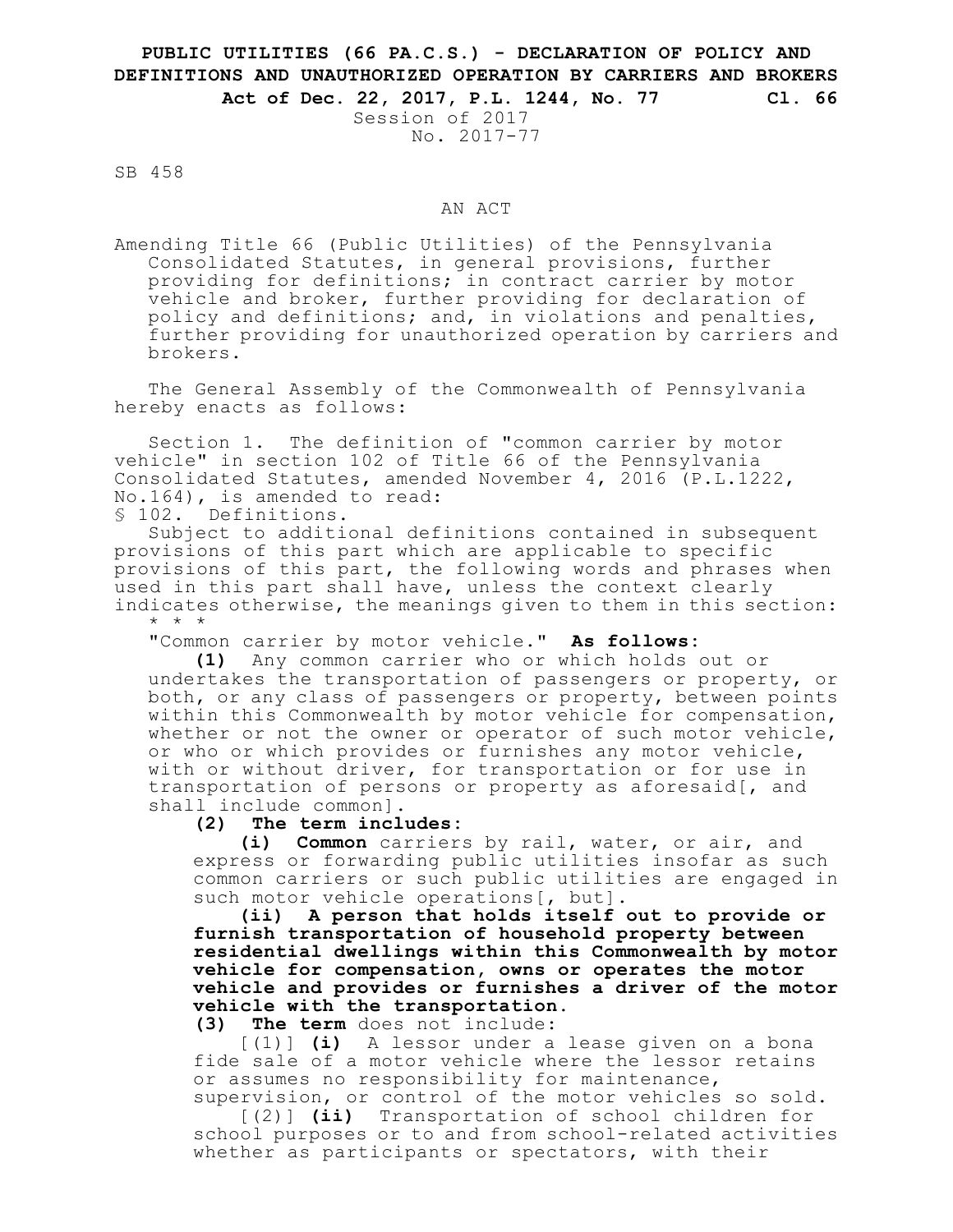chaperones, or between their homes and Sunday school in any motor vehicle owned by the school district, private school or parochial school, or transportation of school children between their homes and school or to and from school-related activities whether as participants or spectators, with their chaperones, if the person performing the school-related transportation has a contract for the transportation of school children between their homes and school, with the private or parochial school, with the school district or jointure in which the school is located, or with a school district that is a member of a jointure in which the school is located if the jointure has no contracts with other persons for the transportation of students between their homes and school, and if the person maintains a copy of all contracts in the vehicle at all times, or children between their homes and Sunday school in any motor vehicle operated under contract with the school district, private school or parochial school. Each school district shall adopt regulations regarding the number of chaperones to accompany students in connection with school-related activities.

[(3)] **(iii)** Any owner or operator of a farm transporting agricultural products from, or farm supplies to, such farm, or any independent contractor or cooperative agricultural association hauling agricultural products or farm supplies exclusively for one or more owners or operators of farms.

[(4)] **(iv)** Any person or corporation who or which uses, or furnishes for use, dump trucks for the transportation of ashes, rubbish, excavated and road construction materials. This paragraph does not include the use or furnishing of five-axle tractor trailers.

[(5)] **(v)** Transportation of property by the owner to himself, or to purchasers directly from him, in vehicles owned and operated by the owner of such property and not otherwise used in transportation of property for compensation for others.

[(6)] **(vi)** Transportation of voting machines to and from polling places by any person or corporation for or on behalf of any political subdivision of this Commonwealth for use in any primary, general, municipal or special election.

[(7)] **(vii)** Transportation of pulpwood, chemical wood, saw logs or veneer logs from woodlots.

[(8)] **(viii)** Transportation by towing of wrecked or disabled motor vehicles.

[(9)] **(ix)** Any person or corporation who or which furnishes transportation for any injured, ill or dead person.

[(10)] **(x)** A person or entity that is any of the following:

[(i)] **(A)** A transportation network company.

[(ii)] **(B)** A transportation network company driver.

**(xi) A motor carrier when the motor carrier provides transportation of household goods in containers or trailers that are entirely packed, loaded, unloaded or unpacked by an individual other than an employee or agent of the motor carrier.** \* \* \*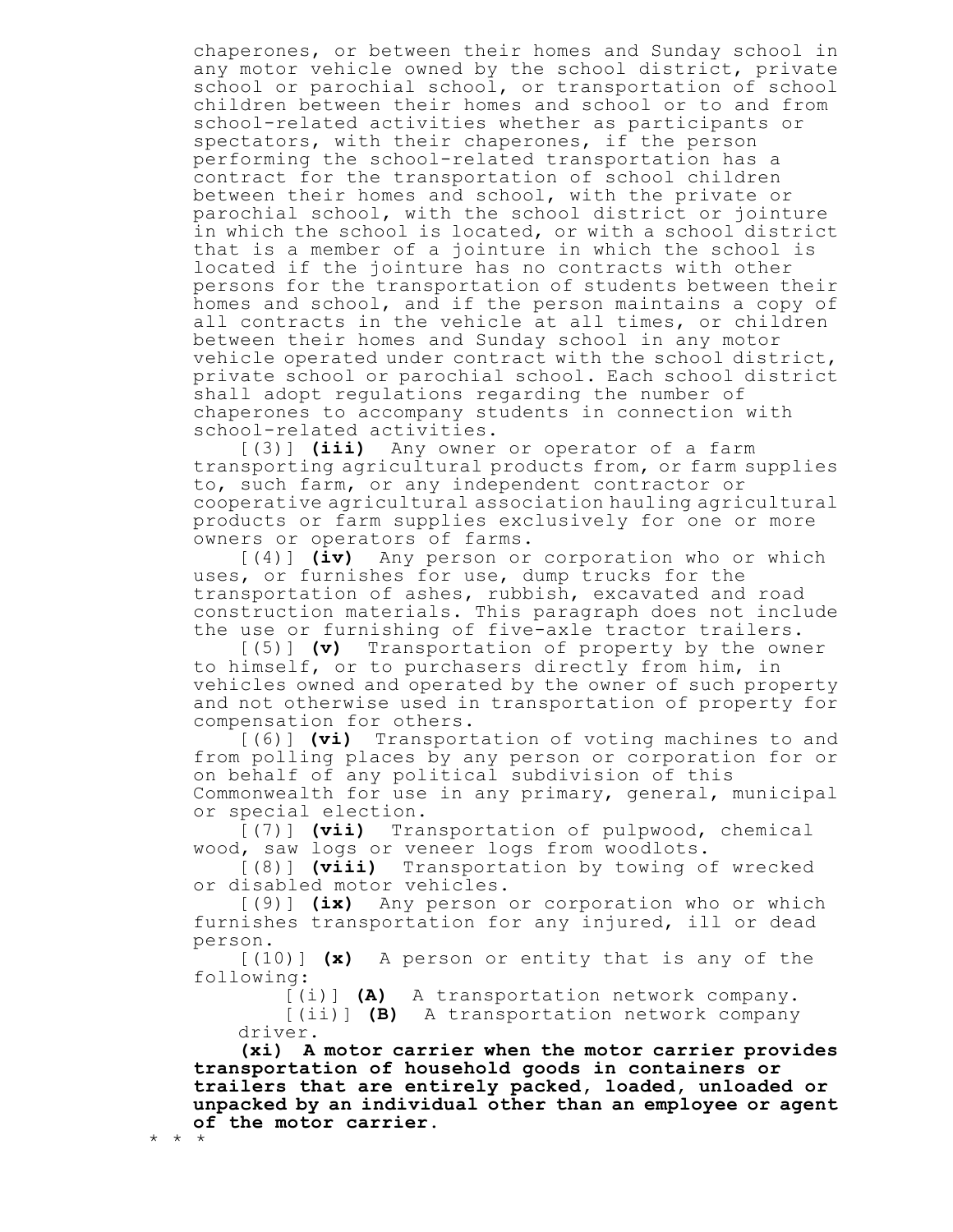Section 2. Section 2501(b) of Title 66, amended November 4, 2016 (P.L.1222, No.164), is amended to read: § 2501. Declaration of policy and definitions. \* \* \*

(b) Definitions.--The following words and phrases when used in this part shall have, unless the context clearly indicates otherwise, the meanings given to them in this subsection:

"Broker." Any person or corporation not included in the term "motor carrier" and not a bona fide employee or agent of any such carrier, or group of such carriers, who or which, as principal or agent, sells or offers for sale any transportation by a motor carrier, or the furnishing, providing, or procuring of facilities therefor, or negotiates for, or holds out by solicitation, advertisement, or otherwise, as one who sells, provides, furnishes, contracts, or arranges for such transportation, or the furnishing, providing, or procuring of facilities therefor, other than as a motor carrier directly or jointly, or by arrangement with another motor carrier, and who does not assume custody as a carrier. The term does not include a transportation network company or a transportation network company driver.

"Contract carrier by motor vehicle."

(1) The term "contract carrier by motor vehicle" includes [any]**:**

**(i) Any** person or corporation who or which provides or furnishes transportation of passengers or property, or both, or any class of passengers or property, between points within this Commonwealth by motor vehicle for compensation, whether or not the owner or operator of such motor vehicle, or who or which provides or furnishes, with or without drivers, any motor vehicle for such transportation, or for use in such transportation, other than as a common carrier by motor vehicle.

**(ii) Any person or corporation that holds itself out to provide or furnish transportation of household property between residential dwellings within this Commonwealth by motor vehicle for compensation, owns or operates the motor vehicle and provides or furnishes a driver of the motor vehicle with the transportation or use of the transportation.**

(2) The term "contract carrier by motor vehicle" does not include:

(i) A lessor under a lease given on a bona fide sale of a motor vehicle where the lessor retains or assumes no responsibility for maintenance, supervision or control of the motor vehicle so sold.

(ii) Any bona fide agricultural cooperative association transporting property exclusively for the members of such association on a nonprofit basis, or any independent contractor hauling exclusively for such association.

(iii) Any owner or operator of a farm transporting agricultural products from or farm supplies to such farm, or any independent contractor hauling agricultural products or farm supplies, exclusively, for one or more owners or operators of farms.

(iv) Transportation of school children for school purposes or to and from school-related activities whether as participants or spectators, with their chaperones, or between their homes and Sunday school in any motor vehicle owned by the school district, private school or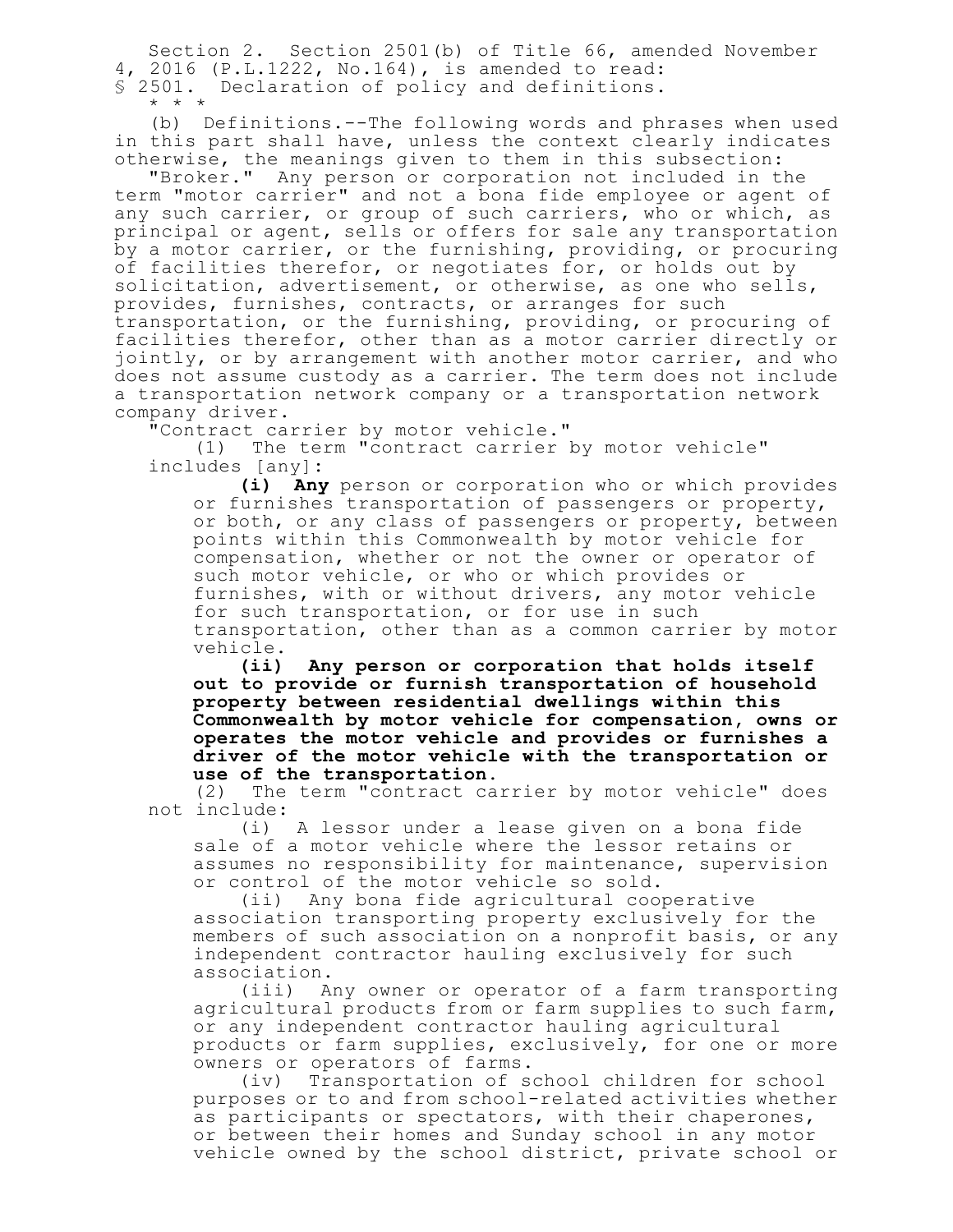parochial school, or the transportation of school children between their homes and school or to and from school-related activities whether as participants or spectators, with their chaperones, if the person performing the school-related transportation has a contract for the transportation of school children between their homes and school, with the private or parochial school, with the school district or jointure in which the school is located, or with a school district that is a member of a jointure in which the school is located if the jointure has no contracts with other persons for the transportation of students between their homes and school, and if the person maintains a copy of all contracts in the vehicle at all times, or children between their homes and Sunday school in any motor vehicle operated under contract with the school district, private school or parochial school. Each school district shall adopt regulations regarding the number of chaperones to accompany students in connection with school-related activities.

(v) Any person or corporation who or which uses, or furnishes for use, dump trucks for the transportation of ashes, rubbish, excavated or road construction materials.

(vi) Transportation of voting machines to and from polling places by any person or corporation for or on behalf of any political subdivision of this Commonwealth for use in any primary, general or special election.

(vii) Transportation of pulpwood, chemical wood, saw logs or veneer logs from woodlots.

(viii) Transportation by towing of wrecked or disabled motor vehicles.

(ix) Any person or corporation who or which furnishes transportation for any injured, ill or dead person.

(x) A transportation network company or a transportation network company driver.

**(xi) A motor carrier when the motor carrier provides transportation of household goods in containers or trailers that are entirely packed, loaded, unloaded or unpacked by an individual other than an employee or agent of the motor carrier.**

Section 3. Section 3310 of Title 66 is amended to read: § 3310. Unauthorized operation by carriers and brokers.

**(a) General rule.--**Any person or corporation operating as a motor carrier or as a common carrier by airplane, and any operator or employee of such carrier, and any person or corporation operating as a broker, without a certificate of public convenience, permit or license, authorizing the service performed, as required by this part, shall be guilty of a summary offense, and any subsequent offense by such person or corporation shall constitute a misdemeanor of the third degree.

**(b) Transportation of household property violations.--Any person or corporation operating as a common carrier under paragraph (2)(ii) of the definition of "common carrier by motor vehicle" in section 102 (relating to definitions) or contract carrier by motor vehicle under paragraph (1)(ii) of the definition of "contract carrier by motor vehicle" in section 2501(b) (relating to declaration of policy and definitions) in violation of this title shall be ordered to pay an administrative penalty as prescribed in subsection (c).**

**(c) Penalties.--**